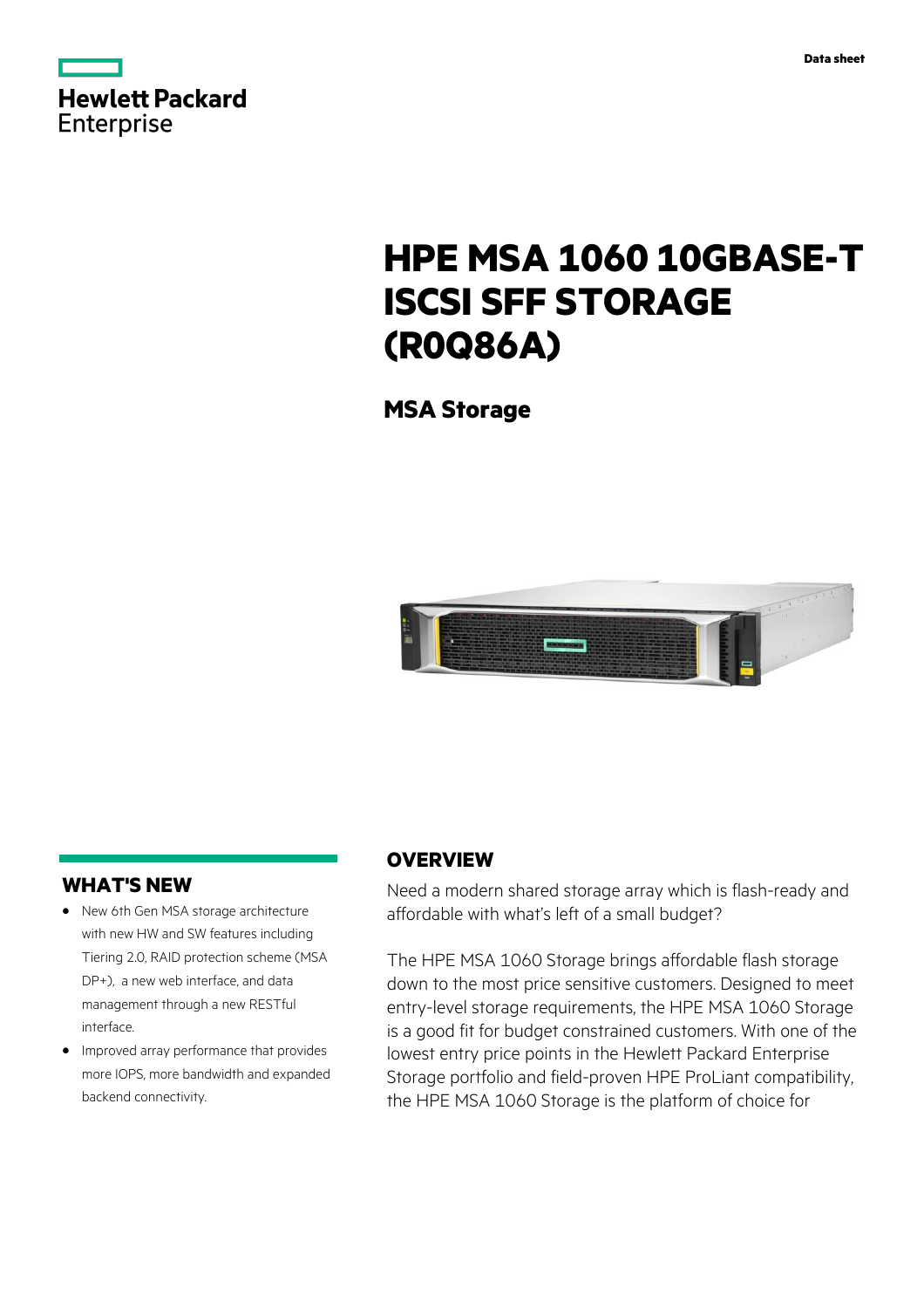- **·** Up to 55% increase [1] on IOPS, and up to 100% improvement on sequential throughput vs MSA Gen5 (depending on host protocol).
- **·** New disk group type (MSA DP+) that increases availability, dramatically decreases RAID rebuild times, improves performance, simplifies setup and provides more granular expansion of disk pools.
- **·** New 18 TB capacity 7.2K LFF SAS hard drive, single drive and six-pack options, available through the 2060 2U LFF expansion drive enclosure.

smaller IT workloads. The HPE MSA 1060 Storage features 10G-BaseT iSCSI, FC and SAS host interface connectivity at previously unattainable entry price points. The MSA 1060 allows users to take advantage of the latest storage technologies while also providing a balance between performance and budget.

# **FEATURES**

### **Accelerate Applications Affordably**

The HPE MSA 1060 Storage is capable of delivering over 150,000 IOPS for affordable application acceleration for small to medium-sized businesses and deployments.

The MSA 1060 platform delivers allows users to define and deploy hybrid or flash configurations from day one and grow as needs change.

#### **MSA's 'Set and Forget' Data Services does not Require a Dedicated Storage Administrator to Manage**

The HPE MSA 1060 Storage is easy to install, easy to use, easy to maintain, even for an IT generalist. Administrators will find the MSA 1060's new Storage Management Utility intuitive and easy to navigate.

HPE MSA's automated tiering engine dynamically responds to workload changes so you don't have to, insuring the hottest data will be moved to the fastest media automatically and in real-time.

#### **Leverage Data Protection Features to Keep your Business Running in the Event of a Disaster**

The HPE MSA 1060 Storage delivers virtualized snapshot technology making data protection and instant recovery a snap.

Remote replication via Fibre Channel (FC) or iSCSI facilitates affordable disaster recovery solution.

#### **Flexible, Modular Architecture that Facilitates Growth into the Future**

The HPE MSA1060 Storage solution supports a combination of 3.5 inch (LFF) and 2.5 inch (SFF) 2060 expansion enclosures to a maximum of 3 (4 total including the 1060 array) enclosures.

Start small and scale as needed with any combination of SSDs, Enterprise SAS HDDs or Midline SAS HDDs.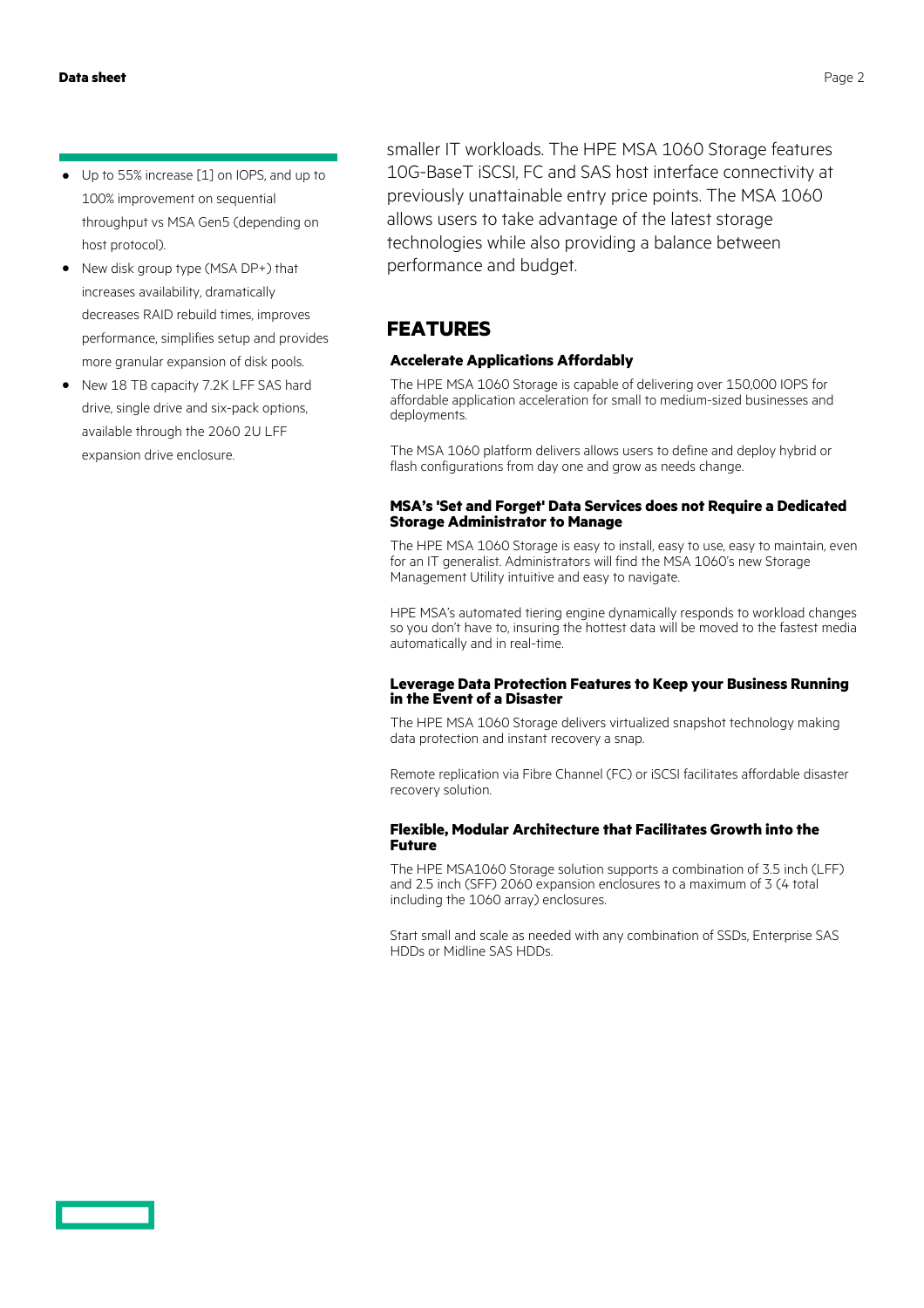<u>a sa sa</u>

# **Technical specifications HPE MSA 1060 10GBASE-T iSCSI SFF Storage**

| <b>Product Number</b>                  | <b>ROQ86A</b>                                                                                                                                                       |
|----------------------------------------|---------------------------------------------------------------------------------------------------------------------------------------------------------------------|
| Capacity                               | 368.64 TB with SFF expansion, 740.16 TB with LFF expansion                                                                                                          |
| <b>Drive description</b>               | Up to 24 SFF HDD and/or SSD on all 1060 array models                                                                                                                |
| <b>Host interface</b>                  | 4-ports 10GBaseT iSCSI                                                                                                                                              |
| <b>Storage controller</b>              | (2) HPE MSA 1060 10GBaseT iSCSI Storage controllers, 2-ports each                                                                                                   |
| <b>Storage expansion options</b>       | 24 drive bay 2060 SFF disk enclosure or 12 drive bay 2060 LFF disk enclosure (add up to 3)                                                                          |
| <b>Clustering support</b>              | Yes                                                                                                                                                                 |
| <b>SAN backup support</b>              | Yes                                                                                                                                                                 |
| <b>Storage mirroring support</b>       | Yes                                                                                                                                                                 |
| <b>Systems Insight Manager support</b> | Yes                                                                                                                                                                 |
| <b>Compatible operating systems</b>    | Windows Server 2019<br>Windows Server 2016<br>VMWare vSphere 6.7<br>Red Hat Linux 8<br>SuSE SLES 15                                                                 |
| <b>Form factor</b>                     | 2U                                                                                                                                                                  |
| <b>Energy efficiency</b>               | Energy Star Compliant                                                                                                                                               |
| <b>Product Dimensions (metric)</b>     | 8.9 x 44.5 x 50.8 cm                                                                                                                                                |
| Weight                                 | 5 kg                                                                                                                                                                |
| Warranty                               | Three-year limited warranty, parts exchange next business day delivery.<br>Disk enclosures, hard drives, and options for the HPE MSA 1060 carry their own warranty. |